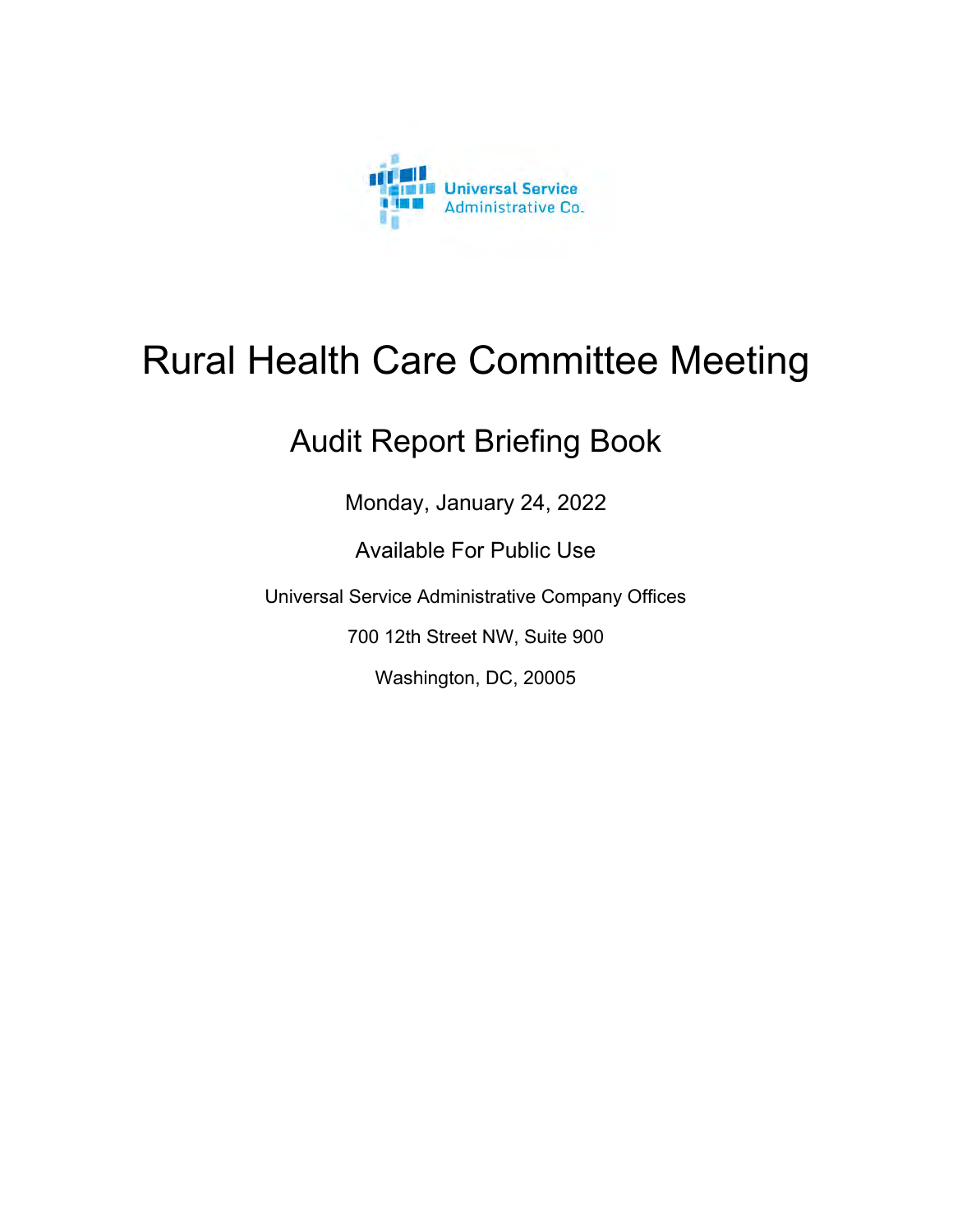| <b>Entity Name</b>                                 | <b>Number</b><br>of<br><b>Findings</b> | <b>Significant Findings</b> | <b>Amount of</b><br><b>Support</b> | <b>Monetary</b><br>Effect* | <b>USAC</b><br><b>Management</b><br><b>Recovery</b><br>Action** | <b>Commitment</b><br><b>Adjustment</b> | <b>Entity</b><br><b>Disagreement</b> |
|----------------------------------------------------|----------------------------------------|-----------------------------|------------------------------------|----------------------------|-----------------------------------------------------------------|----------------------------------------|--------------------------------------|
| <b>DRS</b> Global<br>Enterprise<br>Solutions, Inc. |                                        | No significant findings.    | \$4,729,441                        | \$0                        | \$0                                                             | \$0                                    | N                                    |
| <b>Attachment A</b>                                |                                        |                             |                                    |                            |                                                                 |                                        |                                      |
| <b>Total</b>                                       |                                        |                             | \$4,729,441                        | \$0                        | \$0                                                             | \$0                                    |                                      |

\* The Monetary Effect amount represents the actual dollar effect of the finding(s) without taking into account any overlapping exceptions that exist in multiple findings. Thus, the total Monetary Effect may exceed the Amount of Support disbursed to the Beneficiary.

<sup>\*\*</sup>The Monetary Effect amount may exceed the USAC Management Recovery Action and/or Commitment Adjustment, as there may be findings that may not warrant a recommended recovery or commitment adjustment or had overlapping exceptions that exist in multiple findings.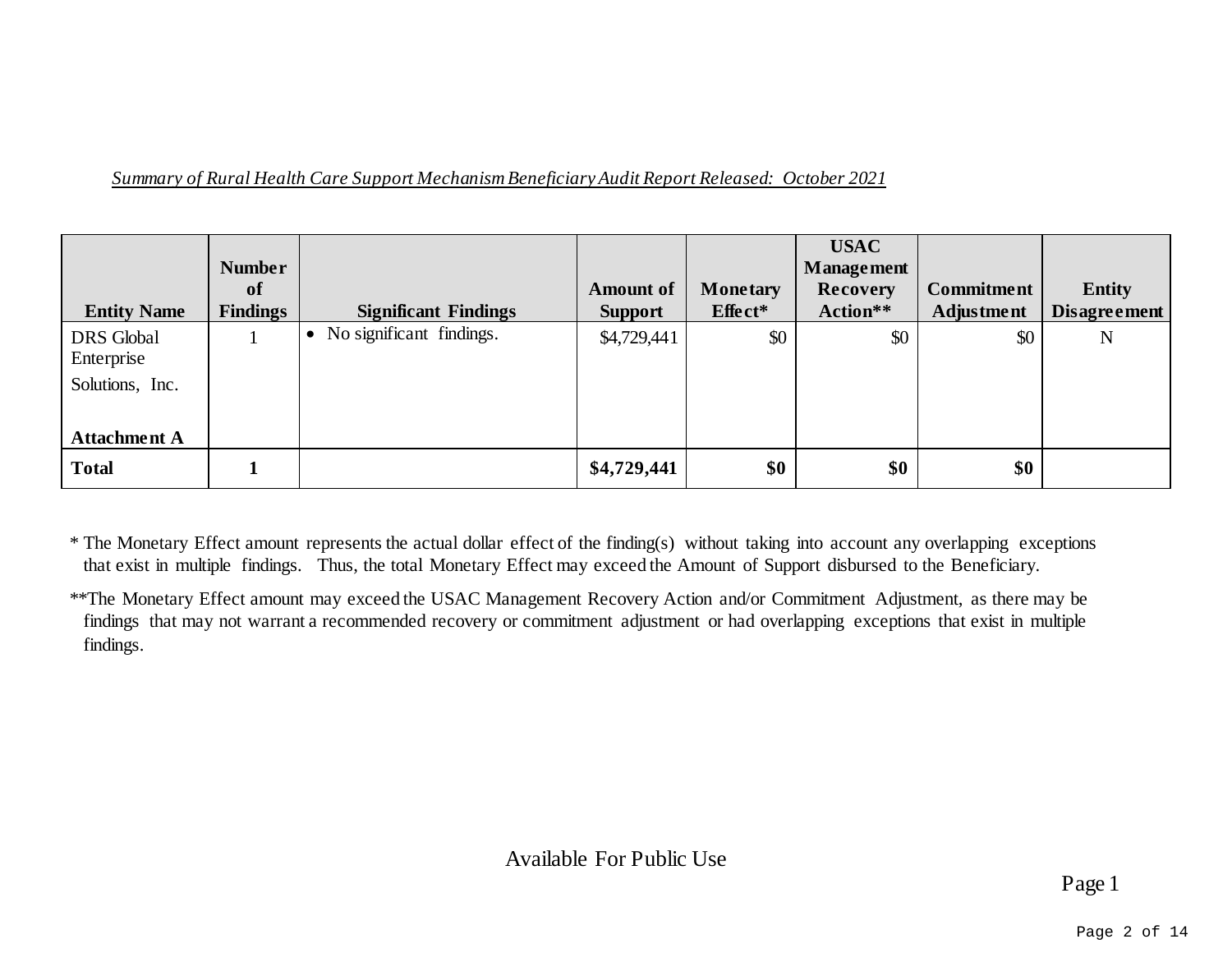**Attachment A** 

# **RH2019SP004**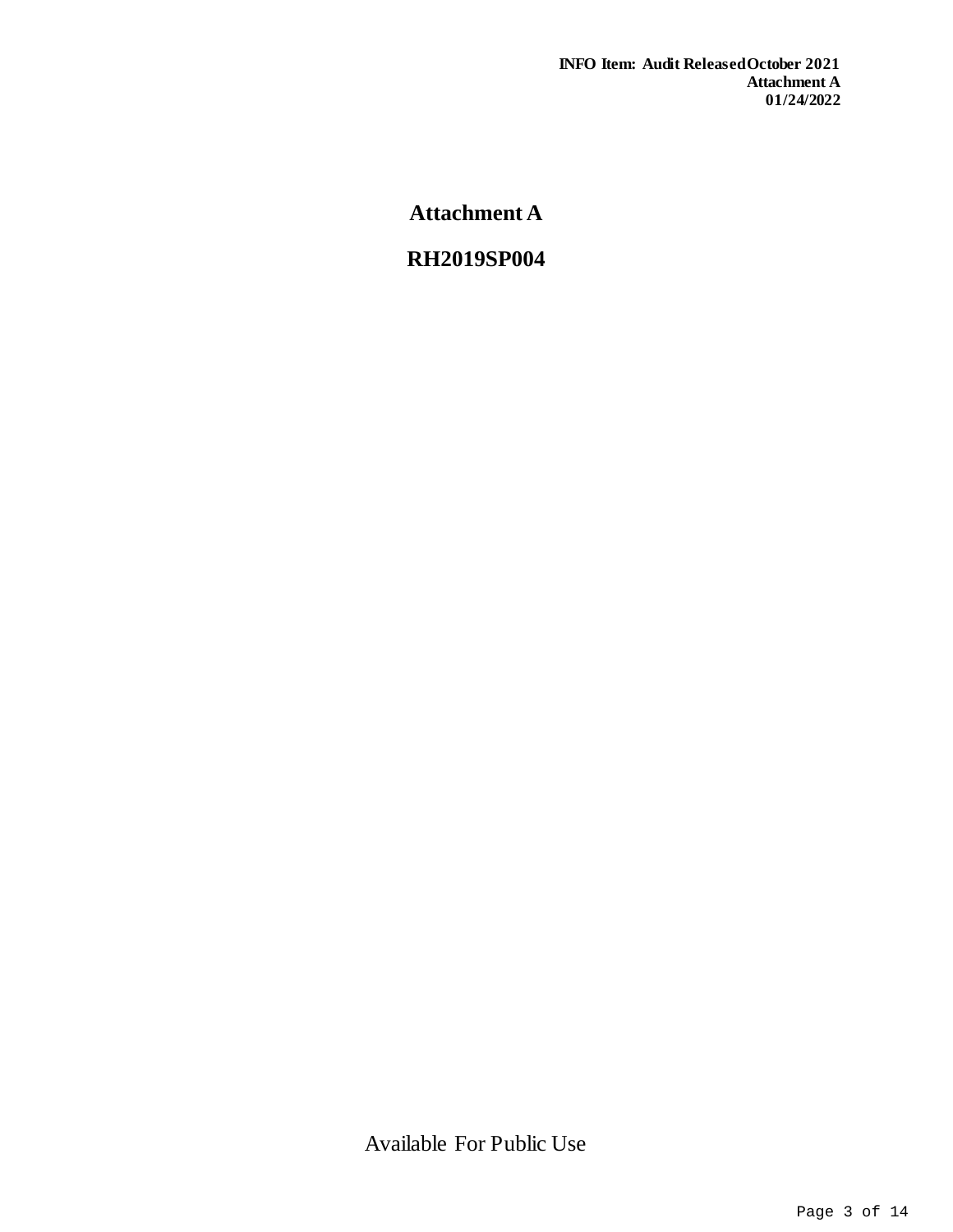Available for Public Use



# DRS Global Enterprise Solutions, Inc.

Performance Audit on Compliance with the Federal Universal Service Fund Rural Health Care Support Mechanism Rules

USAC Audit No. RH2019SP004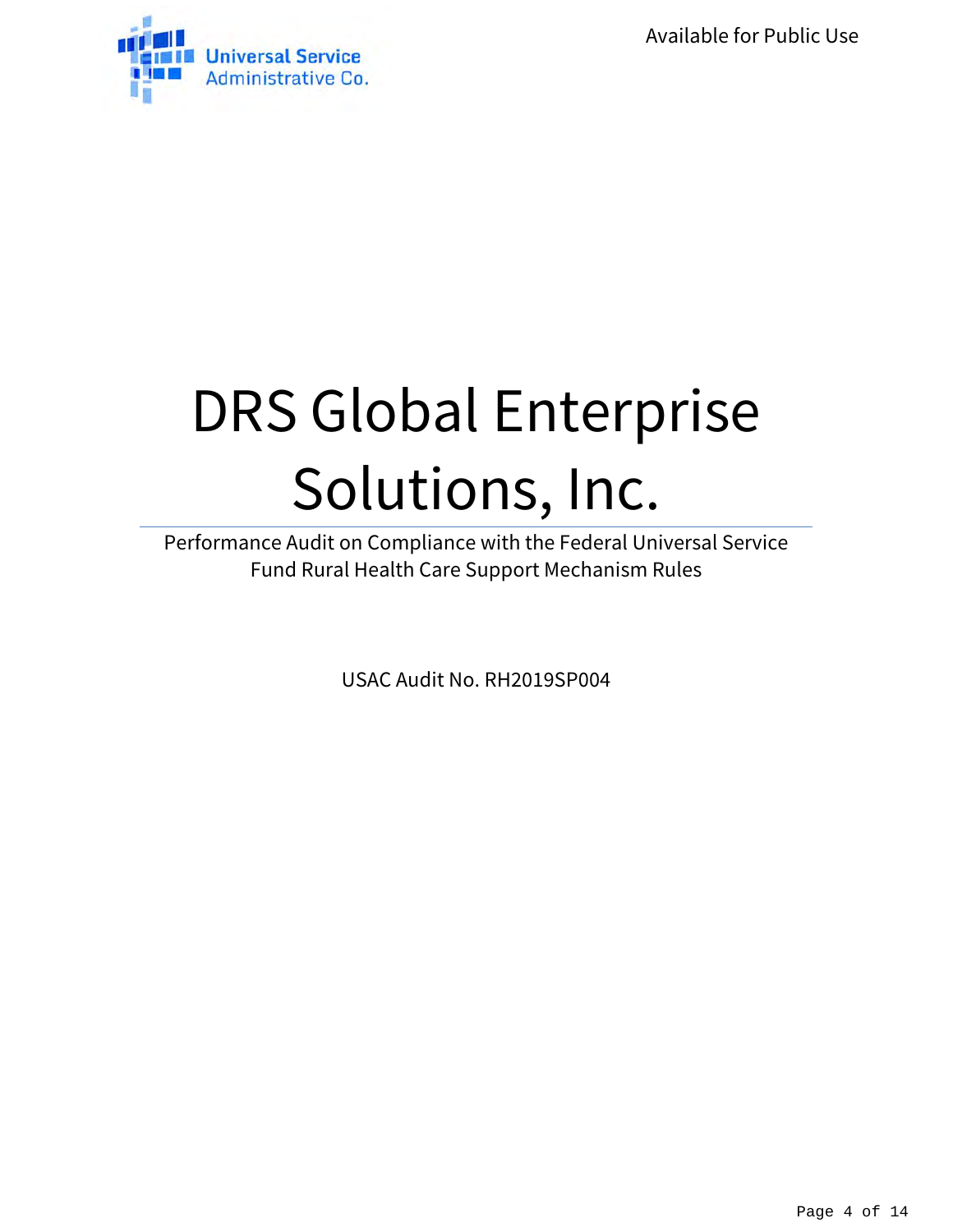

## **TABLE OF CONTENTS**

| Detailed Audit Finding: 47 C.F.R. §54.619(d) (2016) - Inadequate Documentation - |  |
|----------------------------------------------------------------------------------|--|
| Service Provider Did Not Demonstrate that its Rural Rates Were Determined in     |  |
|                                                                                  |  |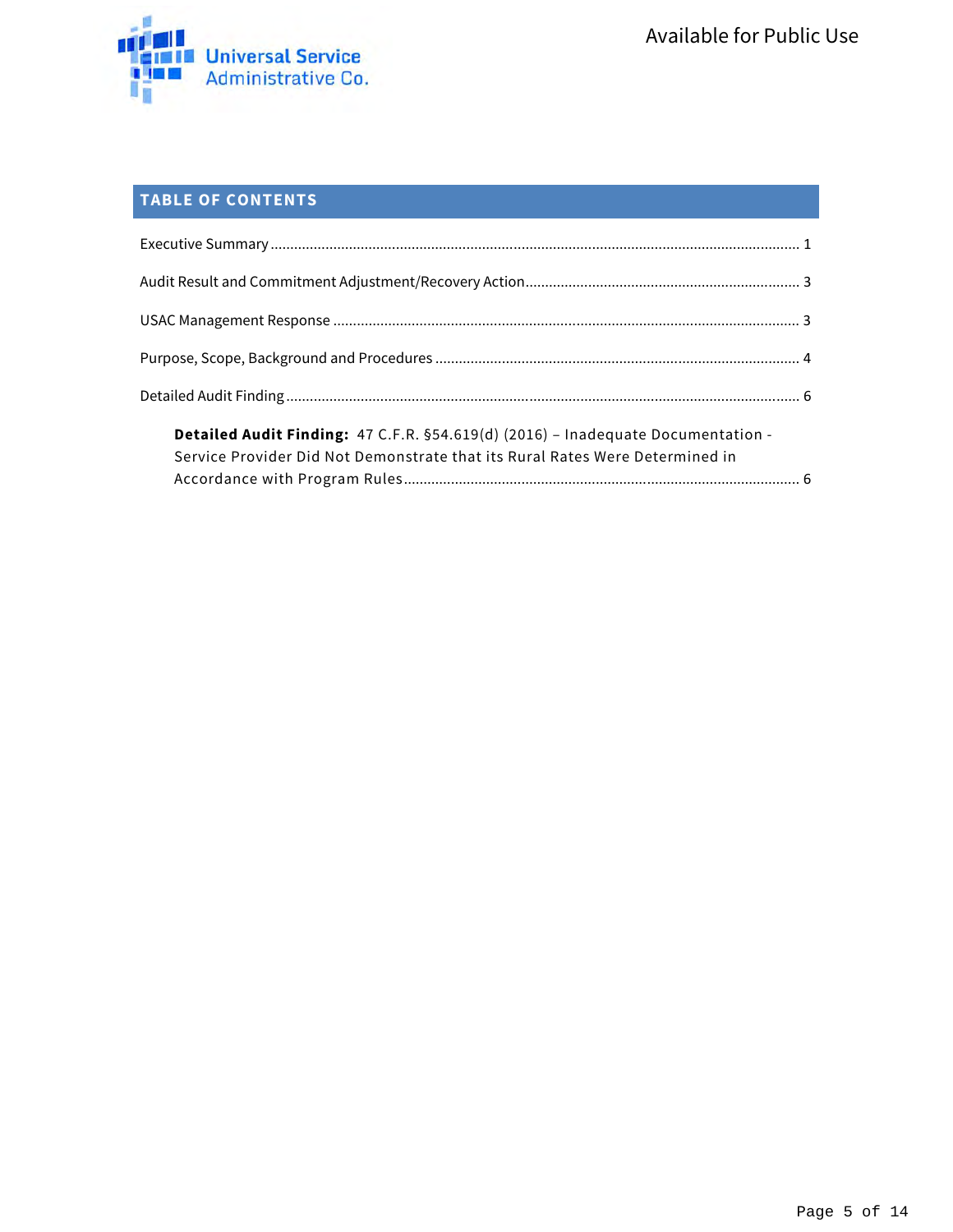

## Available for Public Use

# EXECUTIVE SUMMARY

July 21, 2021

Ron Fouse, VP Corporate Counsel DRS Global Enterprise Solutions, Inc. 301 1st Street W, Suite 6 Polson, MT 59860

Dear Ron Fouse:

The Universal Service Administrative Company (USAC or Administrator) Audit and Assurance Division (AAD) audited the compliance of DRS Global Enterprise Solutions, Inc. (Service Provider), Service Provider Identification Number (SPIN) 143021118, using the regulations and orders governing the federal Universal Service Rural Health Care Support Mechanism, set forth in 47 C.F.R. Part 54, as well as other program requirements (collectively, the FCC Rules). Compliance with the FCC Rules is the responsibility of the Service Provider's management. AAD's responsibility is to make a determination regarding the Service Provider's compliance with the FCC Rules based on the performance audit.

AAD conducted the audit in accordance with Generally Accepted Government Auditing Standards (GAGAS) issued by the Comptroller General of the United States (2018 Revision). Those standards require that AAD plan and perform the audit to obtain sufficient, appropriate evidence to provide a reasonable basis for its findings and conclusions based on the audit objectives. The audit included examining, on a test basis, evidence supporting the competitive bidding process undertaken to select the Service Provider, the type and amount of services provided, as well as performing other procedures AAD considered necessary to make a determination regarding the Service Provider's compliance with the FCC Rules. The evidence obtained provides a reasonable basis for AAD's findings and conclusions based on the audit objectives.

Based on the test work performed, our audit disclosed one detailed audit finding (Finding) discussed in the Audit Results and Commitment Adjustment/Recovery Action section. For the purpose of this report, a Finding is a condition that shows evidence of non-compliance with the FCC Rules that were in effect during the audit period.

Certain information may have been omitted from this report concerning communications with USAC management or other officials and/or details about internal operating processes or investigations. This report is intended solely for the use of USAC, the Service Provider, and the Federal Communications Commission (FCC) and should not be used by those who have not agreed to the procedures and taken responsibility for the sufficiency of those procedures for their purposes. This report is not confidential and may be released to a requesting third party.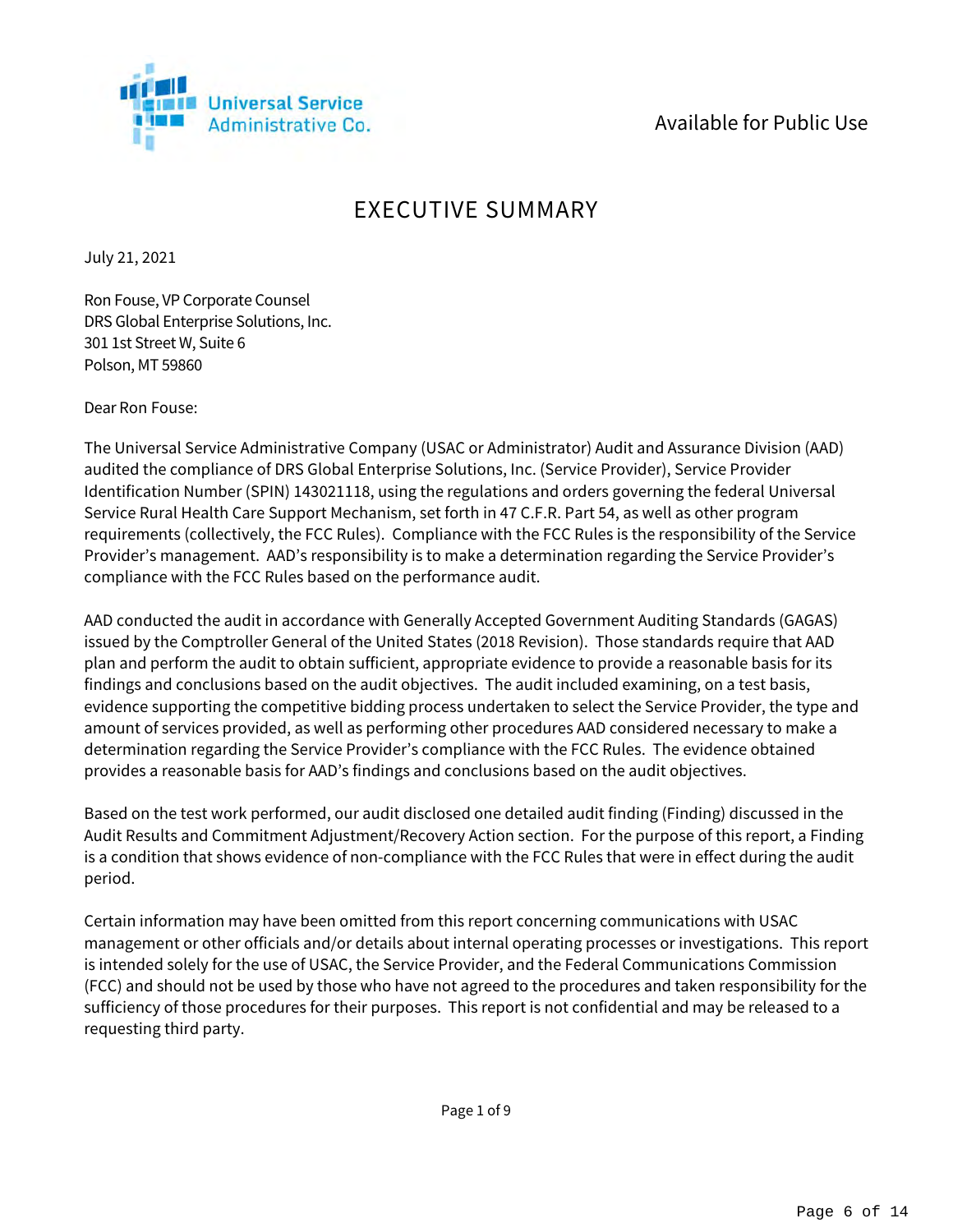We appreciate the cooperation and assistance extended by you and your staff during the audit.

Sincerely,

feanett Santara Strighton

Jeanette Santana-Gonzalez USAC Sr. Director, Audit and Assurance Division

cc: Radha Sekar, USAC Chief Executive Officer Mark Sweeney, USAC Vice President, Rural Health Care Division Teleshia Delmar, USAC Vice President, Audit and Assurance Division Renae Rasmussen, Program Analyst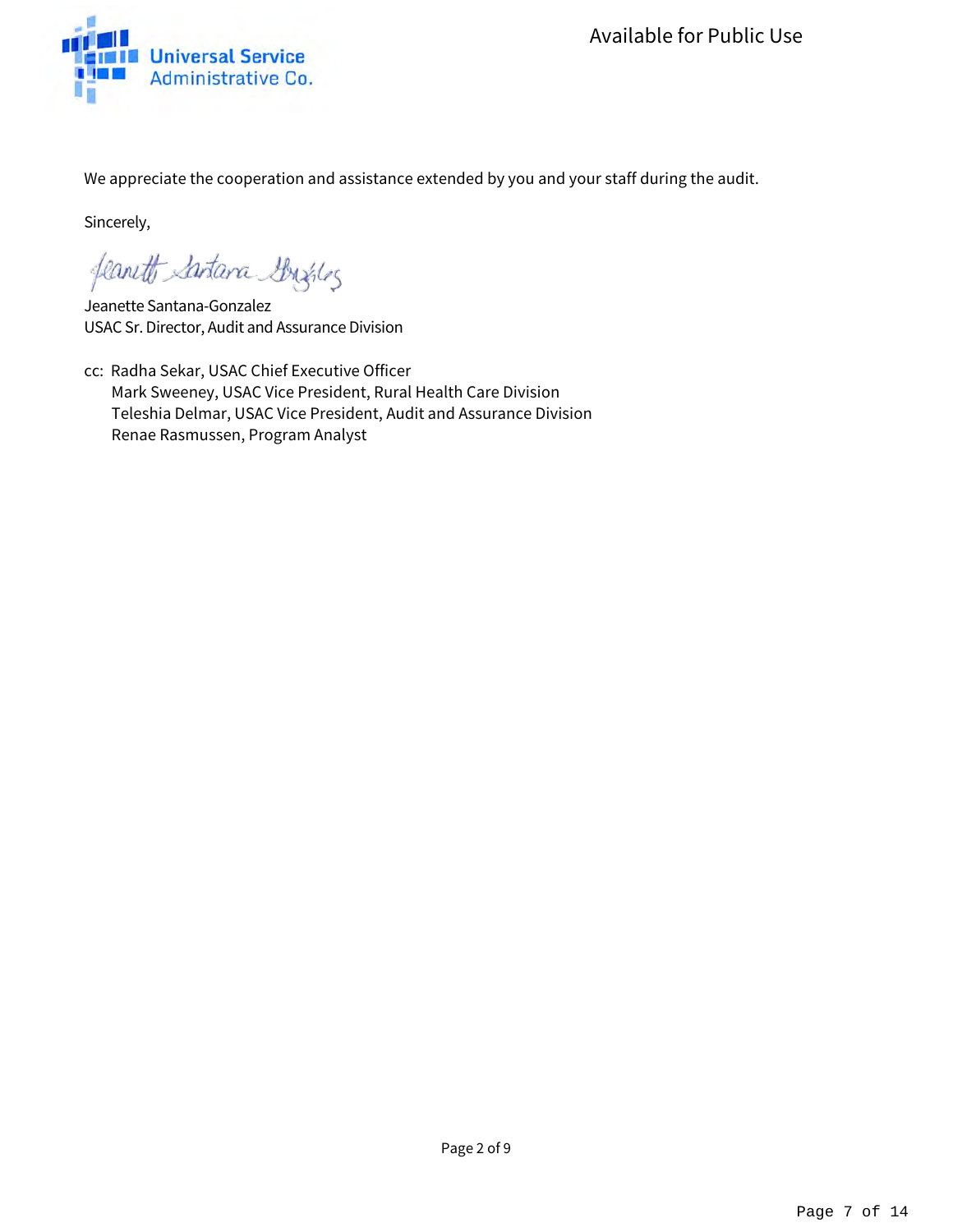#### **AUDIT RESULT AND COMMITMENT ADJUSTMENT/RECOVERY ACTION**

|                                                 | <b>Monetary Effect</b><br>and | Recommended<br>Commitment |
|-------------------------------------------------|-------------------------------|---------------------------|
|                                                 | Recommended                   | Adjustment                |
| <b>Audit Result</b>                             | <b>Recovery</b>               |                           |
| 47 C.F.R. §54.619(d) - Insufficient             | \$0.00                        | \$0.00                    |
| <b>Documentation - Service Provider Did Not</b> |                               |                           |
| Demonstrate that its Rural Rates Were           |                               |                           |
| Determined in Accordance with Program           |                               |                           |
| Rules                                           |                               |                           |

### **USAC MANAGEMENT RESPONSE**

USAC management concurs with the audit result.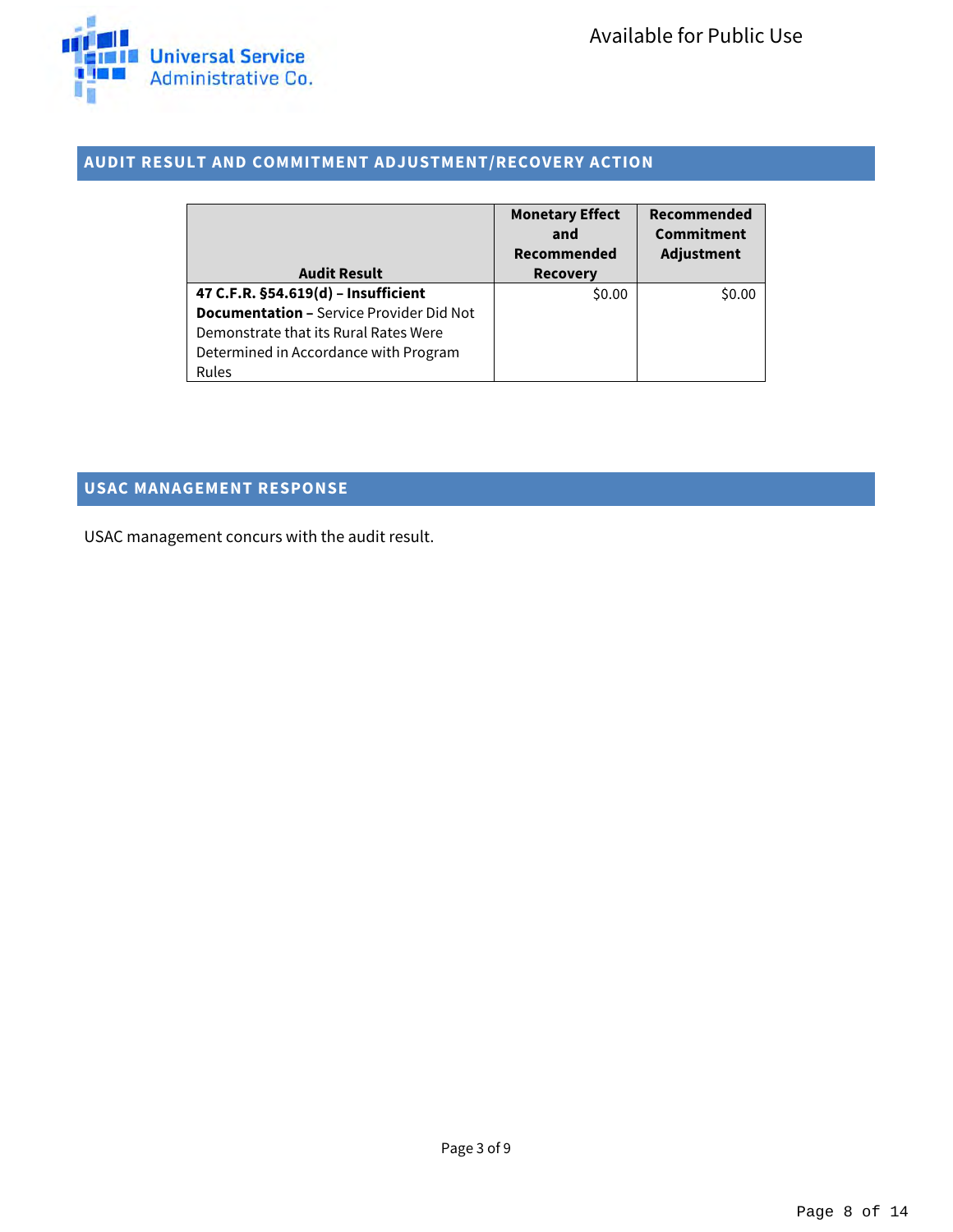

#### **PURPOSE, SCOPE, BACKGROUND AND PROCEDURES**

#### PURPOSE

The purpose of the audit was to determine whether the Service Provider complied with the FCC Rules.

#### SCOPE

The following chart summarizes the Rural Health Care Telecommunications (RHC) program support amounts committed and disbursed to the Service Provider for Funding Year 2017 (audit period):

| <b>Service Type</b>       | <b>Amount Committed</b> | <b>Amount Disbursed</b> |
|---------------------------|-------------------------|-------------------------|
| <b>Telecommunications</b> | \$4,729,441             | \$4.729.441             |

Note: The amounts committed and disbursed reflect funding year activity as of the date of the commencement of the audit.

The committed total represents 28 FCC Form 466 applications with 28 Funding Request Numbers (FRNs). AAD selected 6 FRNs,<sup>1</sup> which represent \$2,188,776 of the funds committed and \$2,188,776 of the funds disbursed during the audit period, to perform the procedures enumerated below with respect to the Funding Year 2017 applications submitted by the selected Beneficiaries.

#### BACKGROUND

The Service Provider provides telecommunication services to its health care provider customers and its headquarters are located in Polson, Montana.

#### PROCEDURES

AAD performed the following procedures:

#### **A. Eligibility Process**

AAD obtained an understanding of the Service Provider's processes and internal controls governing its participation in the RHC program. Specifically, AAD conducted inquiries of the Service Provider and the selected Beneficiaries and examined documentation to obtain an understanding of the controls that exist to determine whether services were eligible, delivered, and installed in accordance with the FCC Rules. AAD used inquiry and examined documentation to determine whether the Service Provider assisted with the completion of each selected Beneficiary's FCC Form 465.

#### **B. Competitive Bid Process**

AAD examined documentation to determine whether all bids for the services received were properly evaluated. AAD conducted inquiries and examined documentation to determine whether the Beneficiaries selected the most cost-effective method. AAD examined evidence that the Beneficiaries waited the required 28 days from the date the FCC Form 465 was posted on USAC's website before

<sup>1</sup> The FRNs included in the scope of this audit were: 1720852, 1719041, 1719176, 1718985, 1719157, and 1720383.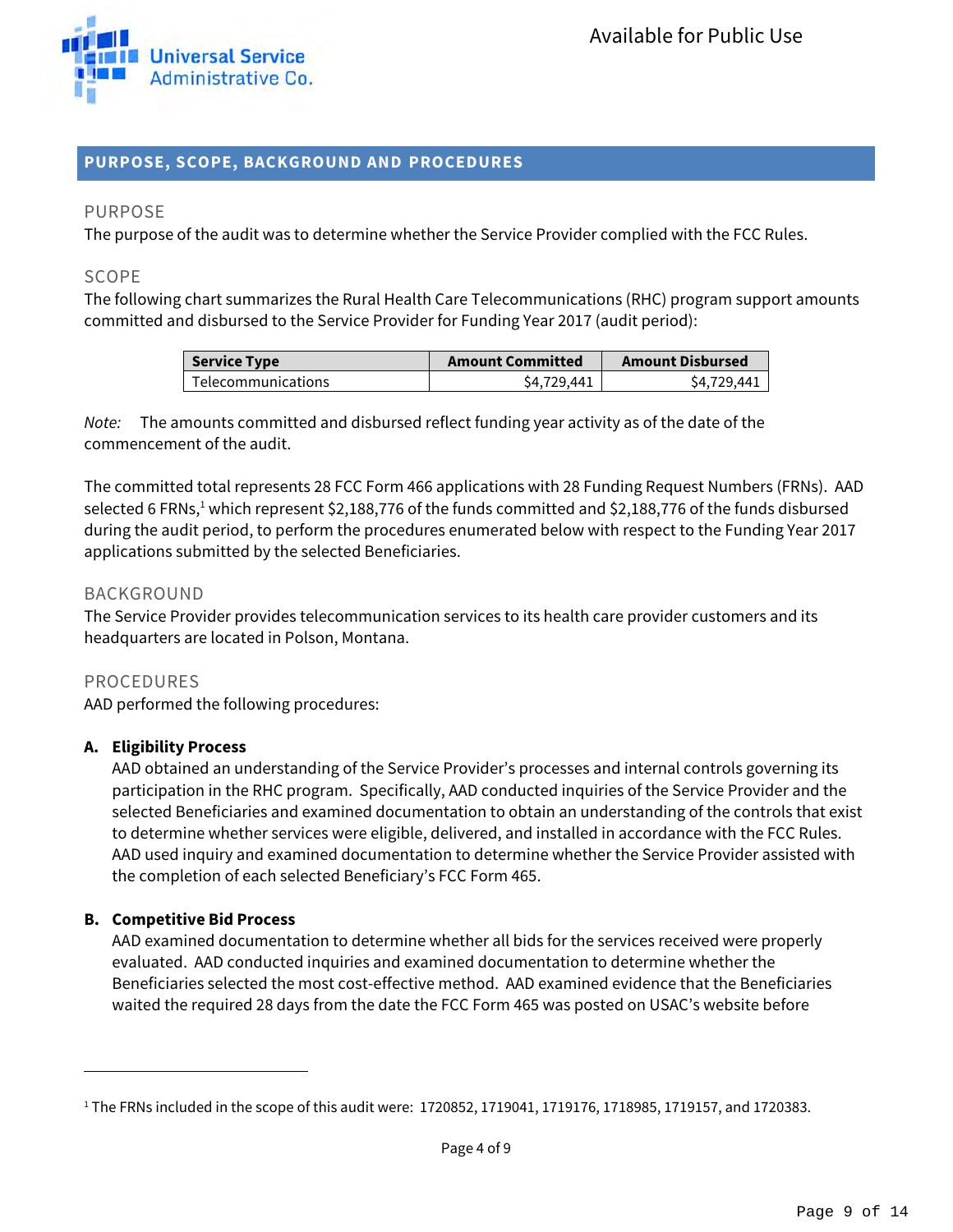

selecting and signing contracts with the Service Provider. AAD evaluated the services requested and purchased for cost-effectiveness as well.

#### **C. Rural and Urban Rates**

AAD conducted inquiries and examined the Service Provider's contract(s), service agreement(s), service quote(s), tariff(s), and/or other documentation to determine whether the Service Provider's rural rate was established in accordance with the FCC Rules. AAD also used inquiry and examined documentation to substantiate the urban rate listed in the FCC Form(s) 466.

#### **D. Invoicing Process**

AAD examined invoices for which payment was disbursed by USAC to determine whether the services identified on the service provider invoices submitted to the RHC program and the corresponding service provider bills submitted to the Beneficiaries were consistent with the terms and specifications of the Service Provider's agreements. AAD examined documentation to determine whether each Beneficiary paid its non-discounted share in a timely manner.

#### **E. Billing Process**

AAD examined the Service Provider bills for the RHC program supported services to determine whether the services identified were consistent with the terms and specifications of the Service Provider's contracts, or other service agreements, and eligible in accordance with the FCC Rules. In addition, AAD examined documentation to determine whether the Service Provider billed the selected Beneficiaries for the rural rate and only collected payment for the selected Beneficiaries' equivalent of the urban rate for the eligible services purchased with universal service discounts.

#### **F. Health Care Provider Location**

AAD conducted inquiries and inspected documentation to determine whether the services provided existed and were functional. AAD also determined through inquiry and inspection of documentation whether the supported services for eligible HCPs were used for purposes reasonably related to the provision of health care services and in accordance with the FCC Rules.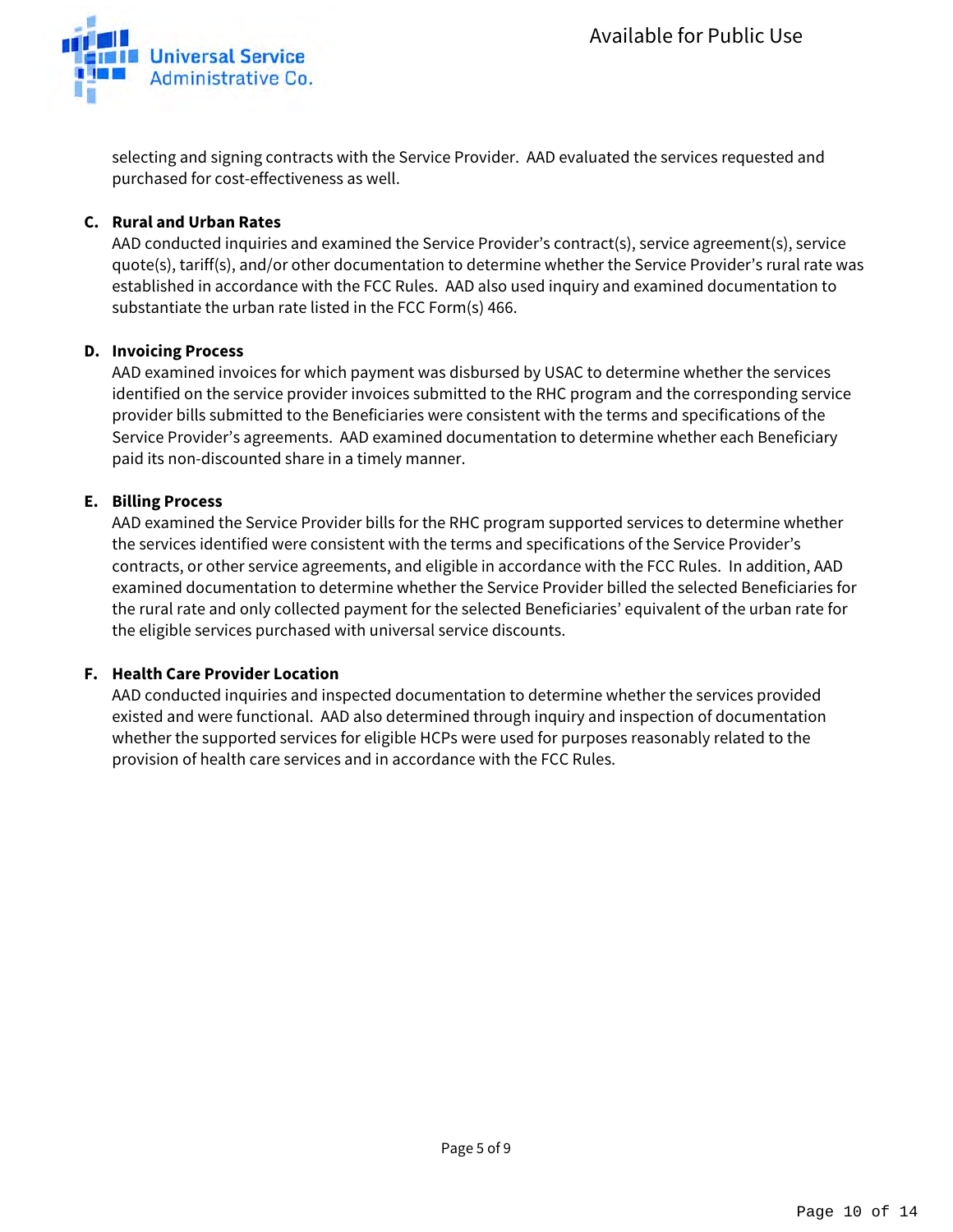

#### **DETAILED AUDIT FINDING**

**Detailed Audit Finding:** 47 C.F.R. §54.619(d) (2016) – Inadequate Documentation - Service Provider Did Not Demonstrate that its Rural Rates Were Determined in Accordance with Program Rules

#### CONDITION

AAD conducted inquiries and obtained and examined documentation provided by the Service Provider to determine whether the Service Provider determined its rural rates in accordance with the FCC Rules for FRNs 1718985, 1719041, 1719157, 1719176, 1720383 and 1720852. The Service Provider informed AAD that in 2014, the Service Provider executed an RHC program-approved evergreen contract with the Beneficiaries and that the contracted rates, which were used as the rural rates on the FCC Forms 466, were determined using an economic justification which considered profit earnings by the Service Provider and its cost to provide the services to the Beneficiaries.<sup>2</sup> Although the contract continued to cover services provided in Funding Year 2017, the Service Provider informed AAD that it revised its rural rate methodology and used "Method 1" for Funding Year 2017.<sup>3</sup> However, the Service Provider did not provide adequate documentation to demonstrate compliance with this method of calculating rural rates.

Method 1 under the FCC Rules requires rural rates to be the average of the rates actually being charged to commercial customers, other than health care providers (HCPs), for identical or similar services provided by the service provider providing the requested services in the rural area in which the HCP is located.4 To support its rural rate determination, the Service Provider provided USAC with a copy of a signed contract with Yukon Koyukuk School District (YKSD), a non-HCP commercial customer. The contract included a price schedule with rates for various services, including the services provided to the Beneficiaries. However, the Service Provider informed AAD that the services provided to the Beneficiaries were not the services selected by YKSD and, therefore, YKSD was not billed for those services. The FCC Rules define the rural rate as the average of the rates "actually being charged...."<sup>5</sup> Although the Service Provider identified a rate in its contract for similar services provided to the Beneficiaries, the rate was not actually charged to YKSD.

<sup>&</sup>lt;sup>2</sup> See Audit Inquiry Record Response submitted by Renae Rasmussen, DRS Global Communications Manager, to AAD (Mar. 17, 2020).

<sup>&</sup>lt;sup>3</sup> See id.<br><sup>4</sup> See 47 C.F.R. § 54.607(a) (2016) ("[t]he rural rate shall be the average of the rates actually being charged to commercial customers, other than health care providers, for identical or similar services provided by the telecommunications carrier…") (Method 1).

 $5$  Id.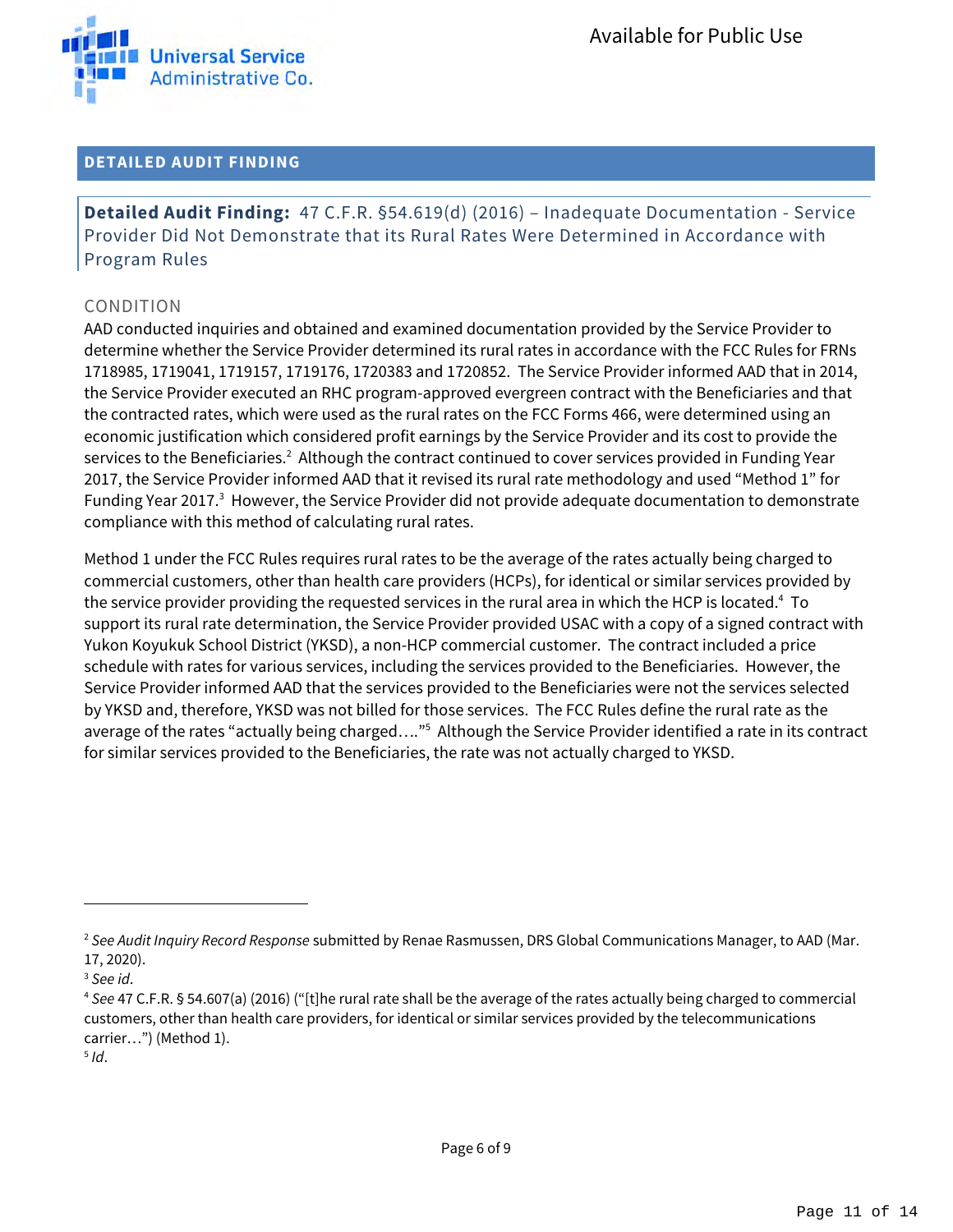

USAC is required to conduct audits in accordance with generally accepted government auditing standards, $6$ which require AAD to obtain sufficient, appropriate evidence to substantiate audit findings and conclusions. $^7$ Because the Service Provider did not deliver the similar services to YKSD and did not actually charge YKSD the rates reflected in the price schedule, the contract is not adequate documentation to support the rural rate determination under Method 1.

To determine whether the Service Provider's rural rate could be supported by tariffed or other publicly available rates charged for the same or similar services in the Beneficiaries' rural area by other carriers, as required to comply with Method 2 of determining the rural rate under FCC Rules,<sup>8</sup> AAD examined USAC's Open Data platform and researched the Internet to determine whether there were publicly available rates charged to E-Rate applicants or RHC program applicants in the Yukon-Koyukuk census area for the same or similar services from other carriers, or whether there were other publicly available rates, including tariffs, for the same or similar services. AAD determined that there were publicly available rates charged to RHC program applicants for similar services in the same rural census area from other carriers. AAD calculated the average of the publicly available rates charged to the RHC program applicants for similar services from other carriers, and determined that the Service Provider's rural rate did not exceed AAD's calculated average under Method 2.

Because the Service Provider used a contract for services not actually charged to non-HCP commercial customers to support the rural rates, AAD concludes that the Service Provider did not retain documentation sufficient to establish that its rural rates were calculated in accordance with Method 1 under the FCC Rules. However, AAD's alternative procedures determined that the Service Provider's rural rates were supported under Method 2 under the FCC Rules.

#### CAUSE

The Service Provider did not demonstrate a sufficient knowledge of the FCC Rules governing rural rates. The Service Provider did not have an individual with sufficient knowledge of the Rural Health Care Telecommunications Program designated to perform a subsequent review to ensure that the rural rates were established in accordance with the FCC Rules.

#### EFFECT

There is no monetary effect for this finding as AAD was able to perform alternative procedures to determine that the rural rates reported in the FCC Forms 466 complied with FCC Rules.

<sup>&</sup>lt;sup>6</sup> See 47 C.F.R. § 54.702(n) (2016).<br><sup>7</sup> See U.S. Government Accountability Office, Government Auditing Standards, GAO-18-568G, para. 8.90 (Jul. 2018) ("Auditors must obtain sufficient, appropriate evidence to provide a reasonable basis for addressing the audit objectives and supporting their findings and conclusions.").

<sup>&</sup>lt;sup>8</sup> See 47 C.F.R. § 54.607(b) (2016) ("the average of the tariffed and other publicly available rates... charged for the same or similar services… by other carriers") (Method 2).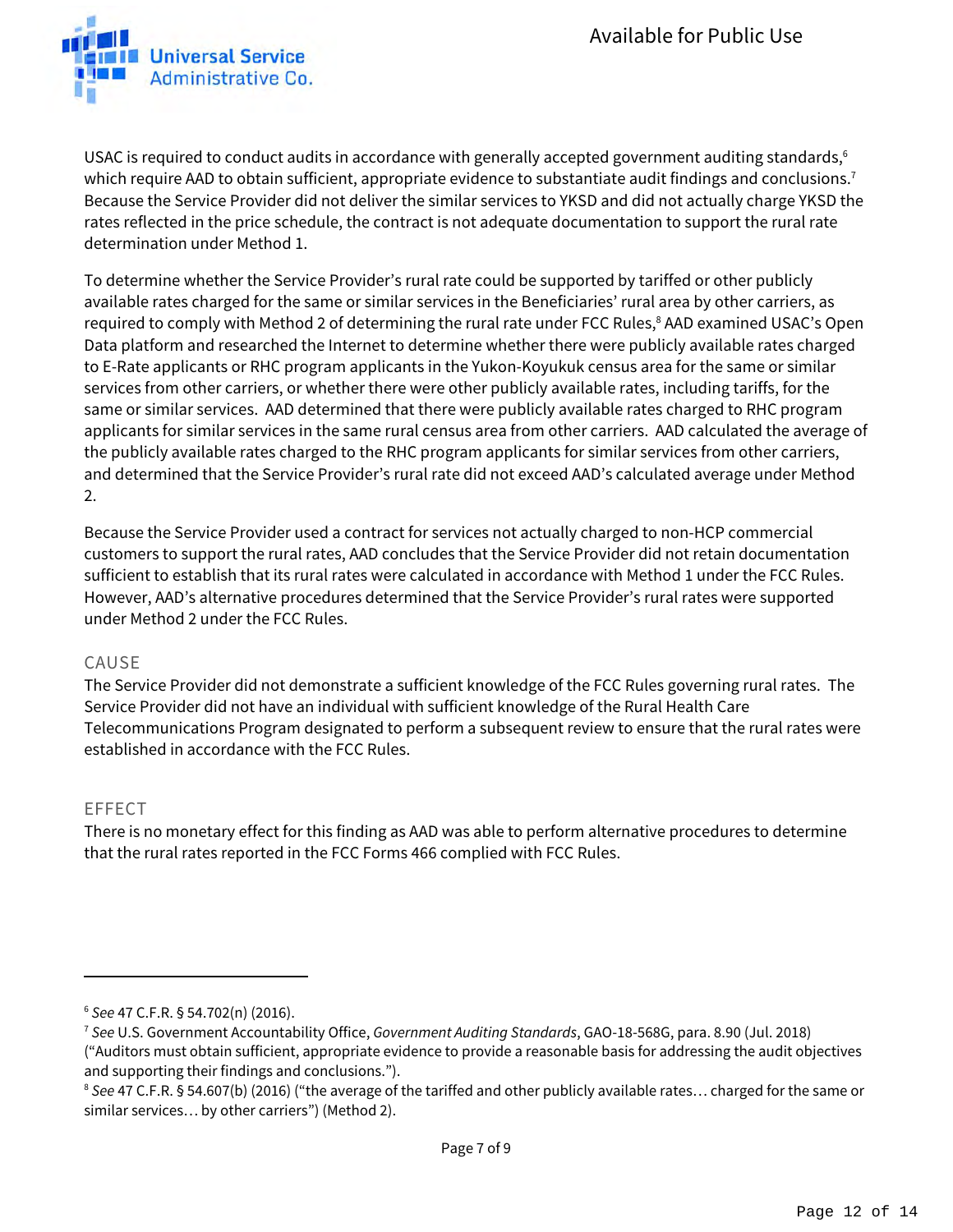

#### RECOMMENDATION

The Service Provider must implement controls and procedures to ensure it calculates the rural rate using one of the three required methods in accordance with the FCC Rules. The Service Provider must familiarize itself with the FCC Rules governing the determination of rural rates to ensure either (1) its rural rate is the average of the rates it actually charges to commercial customers, other than HCPs, for identical or similar services in the rural area where the HCP is located; (2) if the Service Provider is not providing identical or similar services, the Service Provider must ensure its rural rate is the average of the tariffed and other publicly available rates charged in the rural area for the same or similar services by other carriers; or (3) if there are no tariffed or publicly available rates for such services in that rural area or if the Service Provider reasonably determines the rate is unfair, the Service Provider must submit its cost-based rates to the state commission (for intrastate rates) or submit the cost-based rates to the FCC for approval (for interstate rates).<sup>9</sup> The Service Provider can learn more about rural rates by visiting USAC's website at https://www.usac.org/wp-content/uploads/ruralhealth-care/documents/handouts/TelecomRuralUrbanRateInfo-1.pdf and at https://www.usac.org/ruralhealth-care/telecommunications-program/step-4-submit-funding-requests/. In addition, AAD recommends that the Service Provider visit USAC's website at https://www.usac.org/rural-health-care/learn/ to become familiar with the training and outreach available from the RHC program.

#### SERVICE PROVIDER RESPONSE

We have reviewed the audit report, including all Recommendations, and following our discussion during the out [sic] brief call, DRS Global understands the audit finding and has no further questions. We agree with and intend to implement all of the audit team's Recommendations. In fact, over the past several years, DRS Global, as part of ongoing process improvement initiatives, has already implemented a majority of the Recommendations. For example, we have implemented processes requiring that all RHC bids be reviewed by contracts, compliance, and legal functions prior to submission. We have also increased our internal expertise regarding relevant USAC and FCC rules by participating in available training opportunities and by reviewing the FCC Daily Brief and other announcements of FCC or USAC policy guidance for industry. We appreciate the professional manner in which the audit was conducted and consider this matter closed.

#### CRITERIA

1. The 47 C.F.R. § 54.619(d) (2016) states:

"Service providers shall retain documents related to the delivery of discounted services under the Telecommunications Program for at least 5 years after he last day of the delivery of discounted services. Any other document that demonstrates compliance with the statutory or regulatory requirements for the rural health care mechanism shall be retained as well."

<sup>9</sup> See 47 C.F.R. § 54.607(b) (2016) ("If there are no tariffed or publicly available rates for such services in that rural area, or if the carrier reasonably determines that this method for calculating the rural rate is unfair, then the carrier shall submit for the state commission's approval, for intrastate rates, or the Commission's approval, for interstate rates, a cost-based rate…") (Method 3).